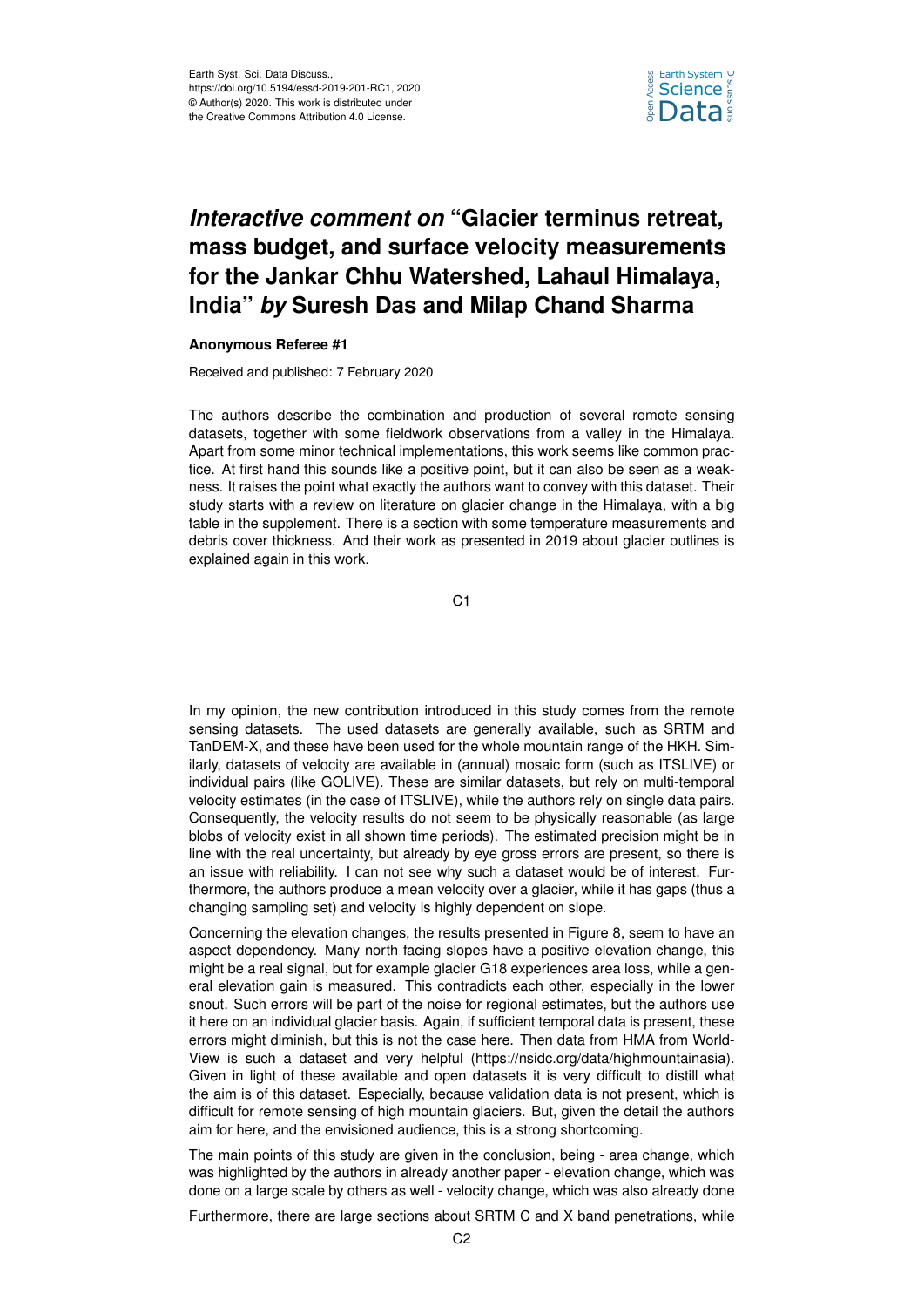only C-band data is used. In addition COSI-CORR is explained, but not correctly and too lengthy. The reader might also wonder why the temperature measurements are given, but not placed into context.

Given below are some minor remarks: p01.l01.: title not correct, maybe change to "Remote sensing of ...". "Mass budget" is not given change to "elevation change", "measurements"... "estimates" might be more suited.

p01.l13.: "and the limited" > "and a limited"

p01.l20.: "but the dynamic active" what is meant here?

p01.l21.: which "findings" do you mean?

p01.l29.: "enourmous" please use appropriate wording, be less subjective "large" might be sufficient

p01.l30.: "these Himalayan glacier" > "Glaciers in the HKH"

p02.l51.: "The reported glacier change" > "The reported glacier area change"

p02.l55.: "information" > "knowledge"

p02.l55.: "no study exist on the ... and ... and .. and ...". True, but individual aspects are analyzed. Please change.

p02.l59.: "during studied period" > "during the studied period"

p02.l61.: "also evaluated" ∼ (meaning strange wording)

p02.l63.: "done by Das&Shrama 2019"

p02.l64.: How special are these points?

p02.l69.: "of mighty Chenab" > "of the mighty Chenab", maybe another word for mighty

p03.l75.: "highly active glaciers", what is meant here?

C3

p03.l80.: it took me a while to figure out what this figure (a) was doing here. does this really contribute here to the work? and does it give insights?

p04.: This can be shortened considerably. The data is similar to the one used in Das&Shrama'19, one line of text might suffice. You read a lot about SRTM, while a simple bias is used from the literature.

p05.l123.: "huge ice cliff", please give something in a metric unit

p05.l124.: "thick layer", what is thick and is it homogenous?

p05.l127.: "recorded", what do the authors mean "surveying/observing"?

p07.l146.: "considered as are" ∼

p07.l147.: "all criterion was applied" > "were"

p07.l152.: why not use the "box"-method of (Moon & Joughin)?

p08.l173.: "penetrates more" into the snowpack

p08.p4.3.1.: reduce to one sentence

p08.p4.3.2.: can be simplified

p10.l217.: please include reference, do the authors mean the procedure of (Rolstad et al.)?

p10.l229.: Cosicorr is not normalized cross correlation

p10.l235.: it is not nadir looking, it has a swath, it is a pushbroom

p11.l242.: isn't there saturation in the green band of ETM+ 8bit data, why not use NIR, which is typically done with older data?

p11.l246.: please say why you do this

p11.l250-259.: this reads like a text from a manual, please reduce.